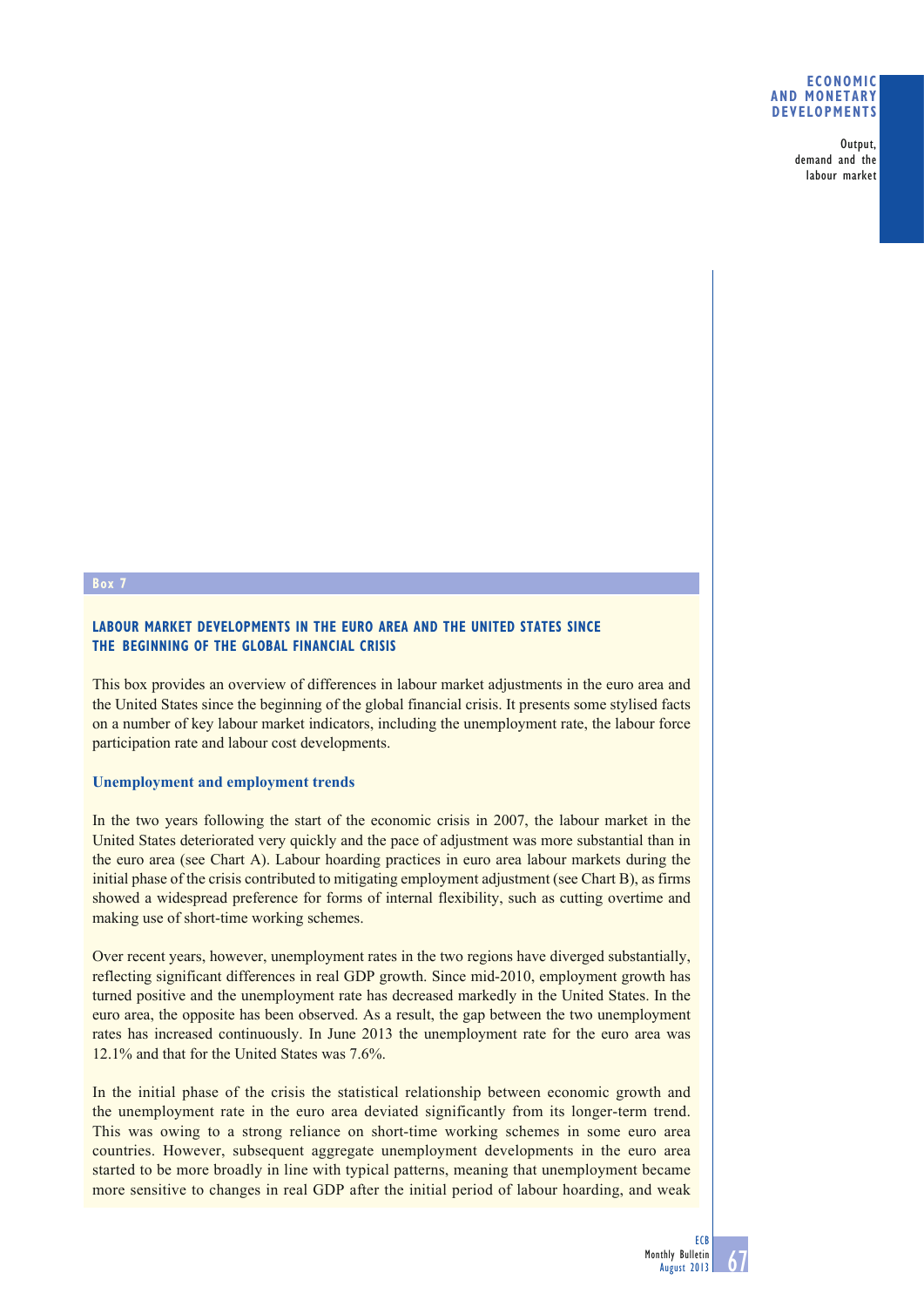

economic activity was increasingly reflected in a higher unemployment rate. By contrast, in the United States, the stronger labour market adjustment in the initial phase of the crisis and the stronger rebound in employment once economic growth resumed were more in line with historical patterns.

### **Unemployment breakdown by age and duration**

Younger workers have been particularly hit by the crisis in both regions, but in the United States, unlike in the euro area, the youth unemployment rate has been declining (see Chart C). Developments in the unemployment rates in the euro area and the United States classified by age cohorts ("youth" and "above 25 years") follow a broadly similar trend to the total unemployment rate. Overall, the youth unemployment rate in the euro area increased on average from 15.5% in 2007 to 23.9% in June 2013, while in the United States it increased from 10.6% to 16.3%.

In the euro area, the share of those unemployed for more than a year initially decreased, but since 2009 this trend has reversed (see Chart D). The initial fall partly reflected the rise in short-term unemployment at the beginning of the crisis. In the United States, by contrast, the crisis initially resulted in a large increase in the share of long-term unemployed. This rise could be linked to an extension of the duration of unemployment benefit introduced in 2008, which increased incentives for individuals to remain unemployed. According to IMF estimates, structural unemployment (the non-accelerating inflation rate of unemployment – NAIRU) in the euro area stood at 10.1% in 2012, up from 7.4% in 2007. In the United States, the increase in structural unemployment was smaller over the same period (6.1% in 2012, up from 5.0% in 2007). These differences imply that a large part of the rise in euro area unemployment is structural, while in the United States it is interpreted as being mostly cyclical. Based on these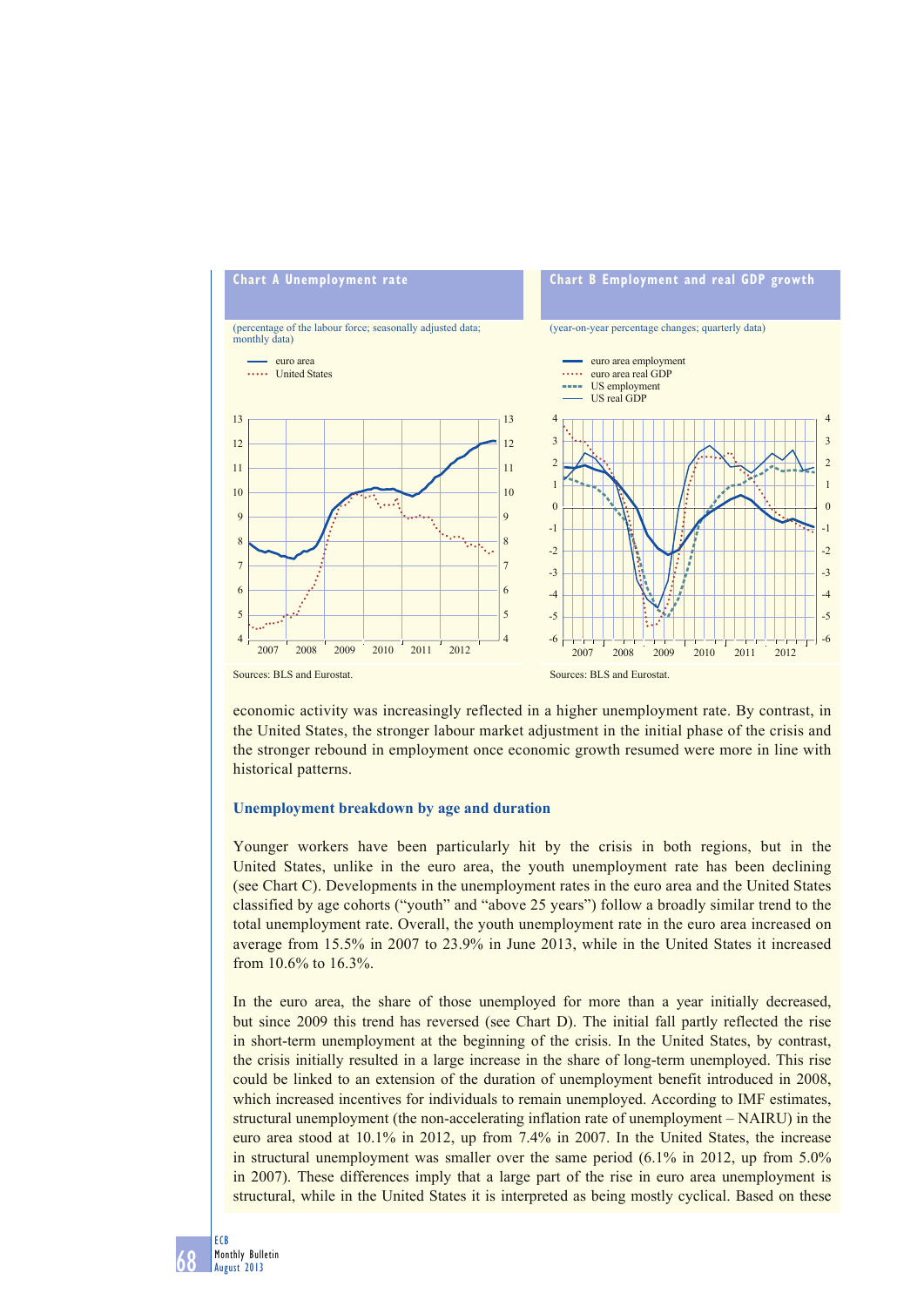### **ECONOMIC AND MONETARY DEVELOPMENTS**

Output, demand and the labour market

## **Chart C Unemployment rate breakdown by age**

# (relative to the labour force; seasonally adjusted data; monthly data)



# **Chart D Share of long-term unemployment**

#### (relative to total unemployment; annual data)



Sources: BLS and Eurostat. Note: The youth unemployment rate refers to 15-24 year olds in the euro area and to 16-24 year olds in the United States.

Note: The share of long-term unemployment is defined in the United States as those that are unemployed for over 27 weeks or more than one year relative to the total unemployed, and in the euro area as those that are unemployed for more than a year relative to the total unemployed.

estimates, since 2007 almost two-thirds of the rise in the unemployment rate is thus considered to be structural in the euro area, compared with one-third in the United States.

## **Labour force participation developments**

The difference in euro area unemployment developments relative to the United States also reflects very different developments in labour market participation (see Chart E). One of the most notable features of the crisis is that the participation rate increased in the euro area. This reflected the ongoing trend of rising female participation in the euro area (see Chart F). By contrast, in the United States, the participation rate declined significantly between 2007 and 2012.

Over the period 2010-12, the decline in the participation rate contributed significantly to the fall in the unemployment rate in the United States. At the same time, the rising participation rate in the euro area explains part of the rise in the unemployment rate. Assuming that, in both the United States and the euro area, the labour force participation ratios had remained unchanged compared with 2007 and that the difference to the actual ratios had been fully reflected in the number of unemployed, the US unemployment rate in 2012 would have been higher than that of the euro area. The diverging participation rates between the euro area and the United States indicate that there has been a significant amount of labour market slack in the United States that has not been fully captured by unemployment rate developments.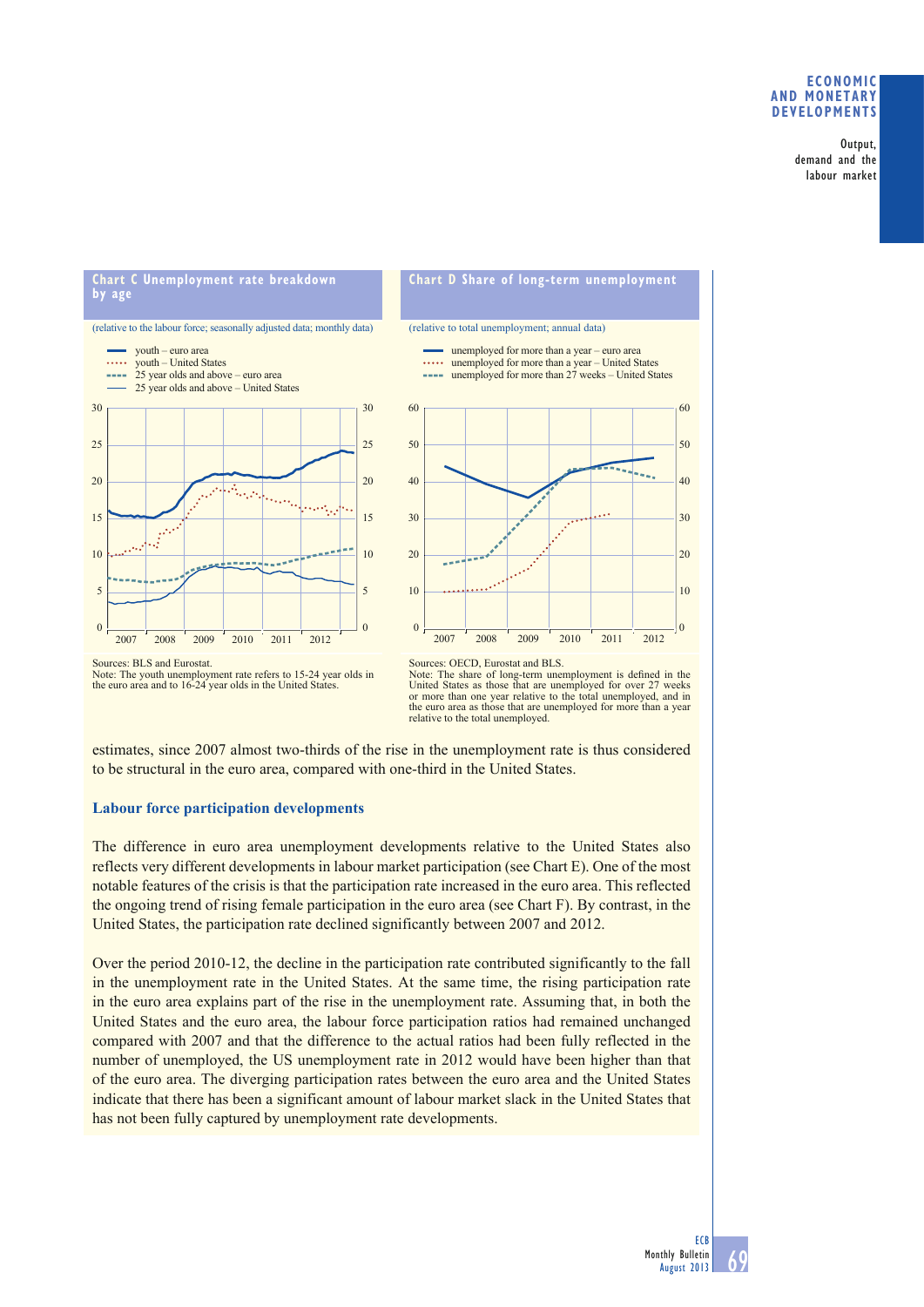

### **Chart F Female labour force participation rate**

(relative to the "15/16 years and over" female populations)



Sources: BLS and Eurostat.



Sources: BLS and Eurostat.

Note: The labour force participation rate was computed for the "15 years and over" population for the euro area and the "16 years and over" population for the United States.

### **Labour cost developments**

Between the first quarter of 2007 and the first quarter of 2013, unit labour costs in business sectors grew significantly more in the euro area than in the United States (see Charts G and H).



#### **Chart H Unit labour cost developments in the US non-farm business sector**

unit labour costs  $\ldots$ labour productivity per hour worked **Service** hourly compensation per employee

120



Sources: Eurostat and ECB calculations.<br>Note: Business sector in the euro area is defined as the total<br>economy, excluding public administration and defence; compulsory<br>social security; education; human health and social wo

70

ECB Monthly Bulletin August 2013